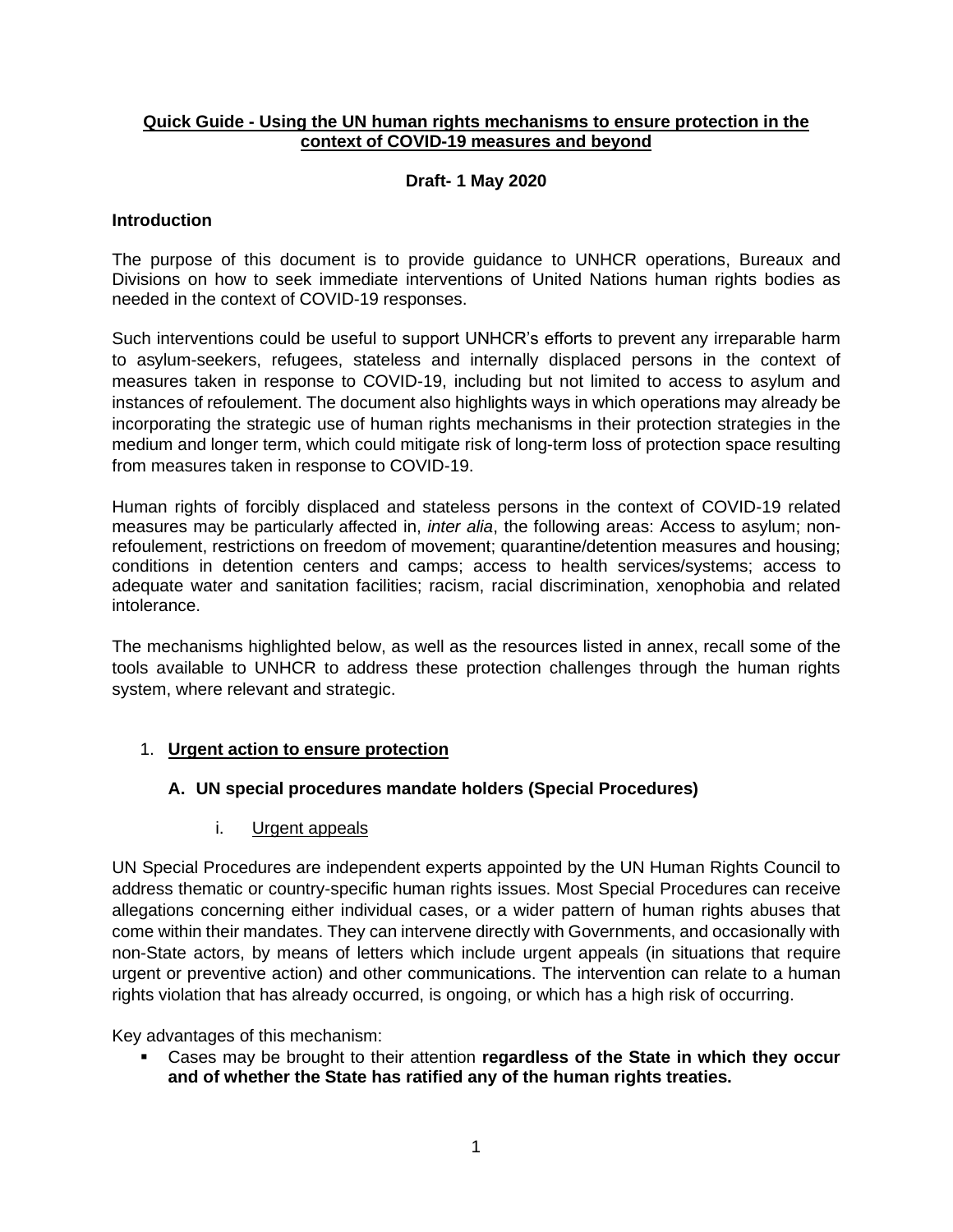- It is **not necessary to have exhausted all domestic remedies** before using the procedure.
- The communication **does not need to be made by the victim**, although the source must be reliable and have the consent of the individual whenever possible.

The ultimate decision to intervene is at the discretion of the mandate-holder(s) and will also depend on the criteria established under their respective mandate(s).

*How?* Additional practical information on how the Special Procedures can be seized for Urgent Appeals is available in UNHCR's internal General guidance on engaging the United Nations human rights complaints procedures [\(English](https://intranet.unhcr.org/content/dam/unhcr/intranet/protection-operations/human-rights/documents/english/Individual_Complaints_General_Guidance.pdf) / [French\)](https://intranet.unhcr.org/content/dam/unhcr/intranet/protection-operations/human-rights/documents/french/Individual_Complaints_General_Guidance_FRA.pdf).

#### ii. Press releases/media statements

Where Special Procedures are alerted to individual cases or general protection concerns/trends they may issue press releases individually or jointly along with other mandate holders. Should operations or Regional Bureaux identify protection concerns which could benefit from being brought to public attention by the special procedures, UNHCR may suggest or propose the concerned UN human rights entity issue a press release on the subject.

A collection of recent press releases which have been issued by Special Procedures on COVID-19 human rights concerns are included in Part 3 of this guidance, some of which may already be of use for UNHCR operations.

*How?* Operations and Bureaux who interested in pursuing a press release on protection concerns affecting persons under UNHCR's mandate are encouraged to contact the Human Rights Liaison Unit in the Division of International Protection.

#### iii. Key mandates of relevance to UNHCR in the context of COVID-19 measures

Among the 44 thematic mandates, a number of these mandates may be of particular relevance given the protection concerns arising in the context of measures in response to COVID-19.

With respect to, *inter alia*, restrictions on access to asylum, refoulement, detention conditions, quarantine measures or restrictions on freedom of movement which may amount to detention, racism, xenophobia, discrimination or discriminatory access to health services or facilities, water and sanitation, and specific age, gender and diversity concerns, the following mandates may be of particular relevance for UNHCR:

- Special rapporteur on **[torture](http://www.ohchr.org/EN/Issues/Torture/SRTorture/Pages/SRTortureIndex.aspx)** and other cruel, inhuman or degrading treatment or punishment
- Special rapporteur on the human rights of **[migrants](http://www.ohchr.org/EN/Issues/Migration/SRMigrants/Pages/SRMigrantsIndex.aspx)**
- Working group on **[arbitrary detention](http://www.ohchr.org/EN/Issues/Detention/Pages/WGADIndex.aspx)**
- Special rapporteur on the human rights of **[internally displaced persons](http://www.ohchr.org/EN/Issues/IDPersons/Pages/IDPersonsIndex.aspx)**
- Special rapporteur on contemporary forms of **[racism, racial discrimination, xenophobia](http://www.ohchr.org/EN/Issues/Racism/SRRacism/Pages/IndexSRRacism.aspx)** and related intolerance
- Special rapporteur on **[minority issues](http://www.ohchr.org/EN/Issues/Minorities/SRMinorities/Pages/SRminorityissuesIndex.aspx)**
- Special rapporteur on the right of everyone to the enjoyment of the highest attainable standard of physical and mental **[health](http://www.ohchr.org/EN/Issues/Health/Pages/SRRightHealthIndex.aspx)**
- Special rapporteur on the human rights to safe drinking **[water and sanitation](http://www.ohchr.org/EN/Issues/WaterAndSanitation/SRWater/Pages/SRWaterIndex.aspx)**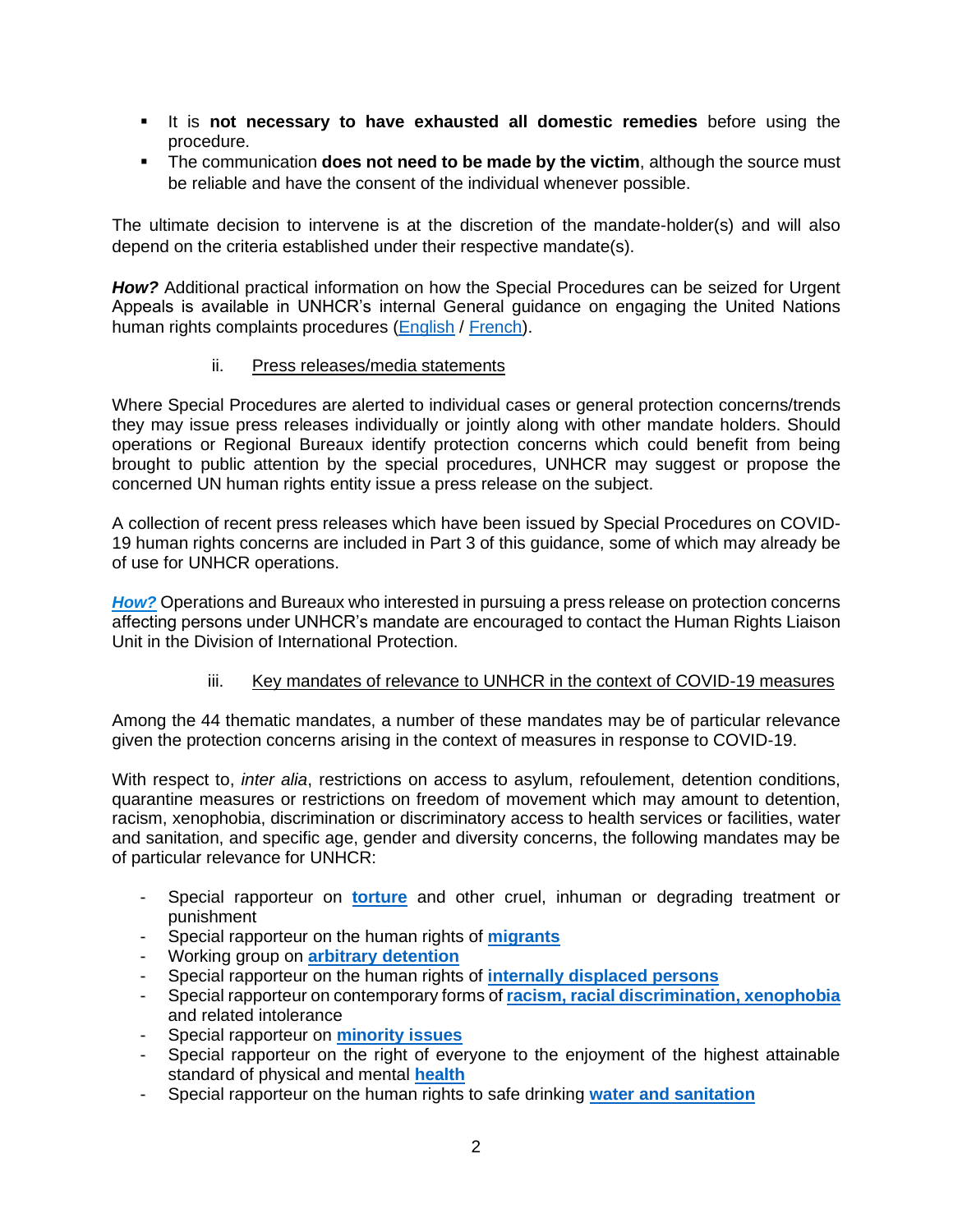- Special rapporteur on the right to **[food](http://www.ohchr.org/EN/Issues/Food/Pages/FoodIndex.aspx)**
- Special rapporteur on **[adequate housing](http://www.ohchr.org/EN/Issues/Housing/Pages/HousingIndex.aspx)** as a component of the right to an adequate standard of living, and on the right to non-discrimination in this context
- Special rapporteur on the rights of **[persons with disabilities](http://www.ohchr.org/EN/Issues/Disability/SRDisabilities/Pages/SRDisabilitiesIndex.aspx)**
- Special rapporteur on the enjoyment of all human rights by **[older persons](http://www.ohchr.org/EN/Issues/OlderPersons/IE/Pages/IEOlderPersons.aspx)**
- Special rapporteur on **[violence against women](http://www.ohchr.org/EN/Issues/Women/SRWomen/Pages/SRWomenIndex.aspx)**, its causes and consequences
- Working group on discrimination against **[women and girls](http://www.ohchr.org/EN/Issues/Women/WGWomen/Pages/WGWomenIndex.aspx)**

### **B. UN treaty monitoring bodies (Treaty Bodies)**

#### i. Complaints procedures and requests for interim measures

Eight of the international human rights treaties have mechanisms which have entered into force and which allow for individual complaints to be submitted to their respective Treaty Body.

- (i) The International Covenant on Civil and Political Rights) under its Optional Protocol
- (ii) The Convention against Torture and Other Cruel, Inhuman or degrading Treatment or Punishment
- (iii) The International Convention on the Elimination of All Forms of Racial Discrimination
- (iv) The Convention on the Elimination of All Forms of Discrimination against Women under its Optional Protocol
- (v) The Convention on the Rights of Persons with Disabilities, under its Optional Protocol,
- (vi) The International Convention for the Protection of All Persons from Enforced **Disappearance**
- (vii) The International Covenant on Economic, Social and Cultural Rights, under its Optional Protocol, and
- (viii) The Convention on the Rights of the Child, under its Third Optional Protocol.

With the exception of the Committee on the Elimination of Racial Discrimination, the remaining seven Treaty Bodies also have the authority to request the State party concerned to adopt **interim measures with immediate effect**. These may be adopted wherethe violation of the rights is extremely grave and urgent and immediate action is required to prevent any irreparable harm to the alleged victim before the Treaty Body has the opportunity to decide on the complaint. Interim measures may therefore be particularly relevant for urgent protection concerns affecting persons under UNHCR's mandate with respect to COVID-19 measures, as they can be invoked, for example, to stay a deportation or detention order.

Complaints can be submitted by an individual who has suffered an alleged human rights violation **or** by third parties on that person's behalf, for example, by an NGO or UN entity. The alleged violating State must be a party to the treaty invoked by the individual and, where relevant, have ratified the optional protocol that established the mechanism. The complaint must not be currently under examination by another international or regional adjudicative complaint procedure and proceedings may only be initiated after all domestic remedies have been exhausted.

*How?* Additional practical information on how complaints can be filed with the Treaty Bodies, and how to seek Interim Measures, is available in UNHCR's internal General guidance on engaging the United Nations human rights complaints procedures [\(English](https://intranet.unhcr.org/content/dam/unhcr/intranet/protection-operations/human-rights/documents/english/Individual_Complaints_General_Guidance.pdf) / [French\)](https://intranet.unhcr.org/content/dam/unhcr/intranet/protection-operations/human-rights/documents/french/Individual_Complaints_General_Guidance_FRA.pdf).

ii. Press releases/media statements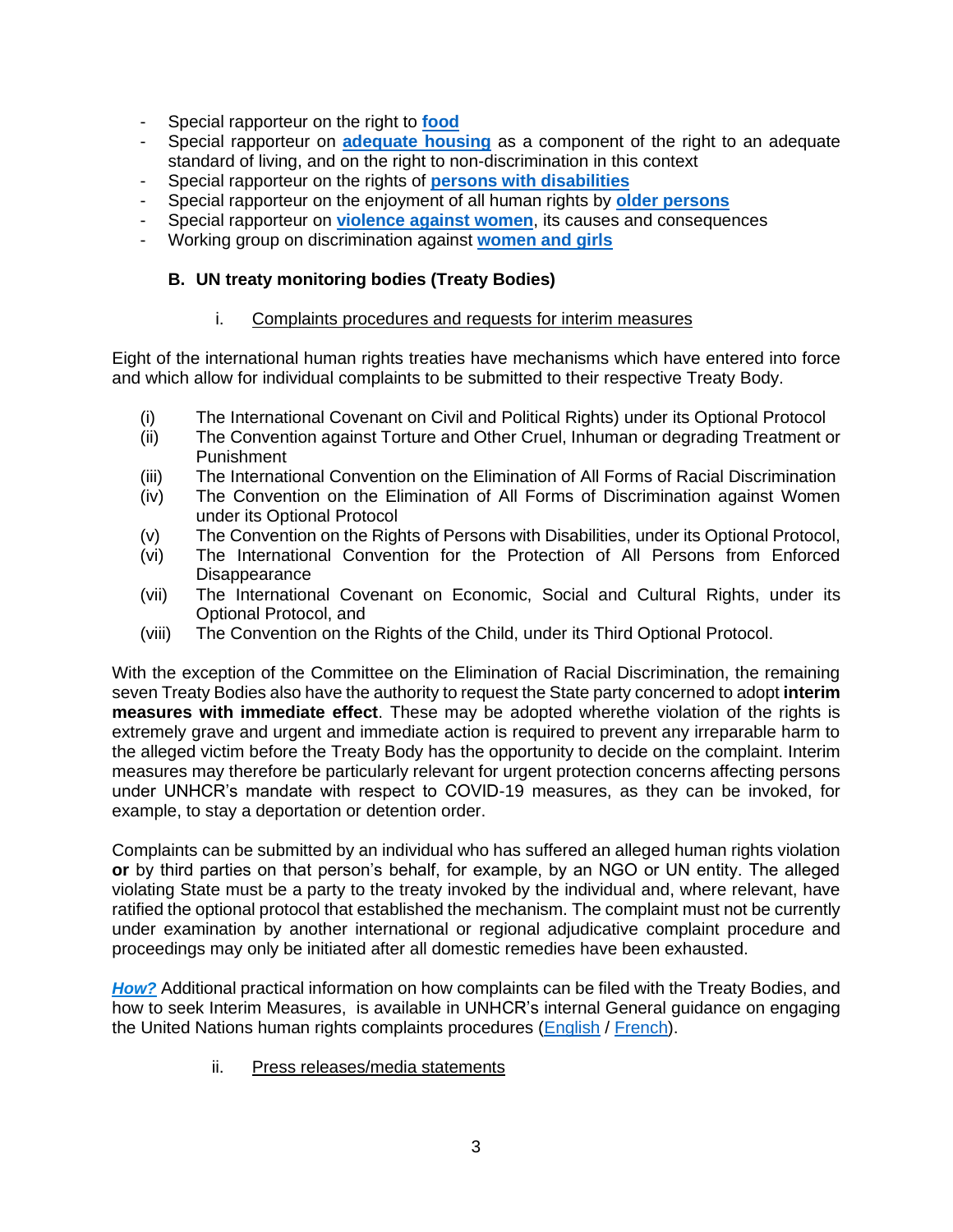The Treaty Bodies may, with respect to serious human rights concerns or trends, issue press releases or media statements. Such statements typically involve one or more of the Chairpersons of the Treaty Bodies. With respect to COVID-19, one such statement was issued on 24 March 2020 in which the Chairpersons called for a [human rights approach in](https://www.ohchr.org/EN/NewsEvents/Pages/DisplayNews.aspx?NewsID=25742&LangID=E) fighting COVID-19.

Should operations and Bureaux identify serious or systematic rights abuses affecting persons under UNHCR's mandate in the context of COVID-19 measures, it may be possible to seek the public support of the Treaty Bodies through a press release or media statement.

*How?* We encourage operations and Bureaux considering this option to contact the Human Rights Liaison Unit in the Division of International Protection.

## 2. **Strategic advocacy to ensure protection space and inclusion**

In addition to immediate measures which can be taken through the Urgent Appeals of Special Procedures or Interim Measures issued by Treaty Bodies on individual complaints, operations and Bureaux may wish to consider how engaging with and advocating through the human rights mechanisms may help to ensure that measures taken in the context of COVID-19 do not result in a longer-term reduction of protection space or barriers to inclusion for persons under UNHCR's mandate.

# **A. Special Procedures – Country visits**

Specific challenges of UNHCR persons of concern can be brought strategically to the attention of the Special Procedures as relevant and useful under current conditions and working methods. Where operations and Bureaux identify that there may be sustained restrictions on protection space or barriers to inclusion for persons of concern, it may be advisable to seek a visit from a relevant Special Procedure to the country concerned. UNHCR's engagement and involvement in such visits can lead to valuable recommendations being issued by the Special Procedure to the Government, which can lead to improvements in the protection of persons of concern. In light of COVID-19 transmission risks and border closures, such visits are currently suspended. However, they may be considered and proposed to relevant mandate holders for a future time when conditions have improved and the risk of transmission of the virus has subsided.

While Special Procedures are typically interested to received suggestions on countries to visit from UNHCR, as independent experts they have discretion whether or not to take up such suggestions. In addition, Special Procedures must seek the agreement of the Government before carrying out a country visit.

In the context of measures taken in response to COVID-19, the abovementioned mandates (see 1(A)(iii)) may be of most relevance to UNHCR for proposing and supporting country visits.

## **B. Treaty Bodies – Consideration of State parties' reports**

State parties to the international human rights treaties, in addition to their substantive obligations under each treaty, have an obligation to submit periodic reports on their implementation of the relevant treaty to the respective Treaty Body. The Treaty Bodies hold a dialogue with the State on their report and publish Concluding Observation which set out recommendations on how the State can better fulfil its obligations under the relevant treaty. These recommendations can be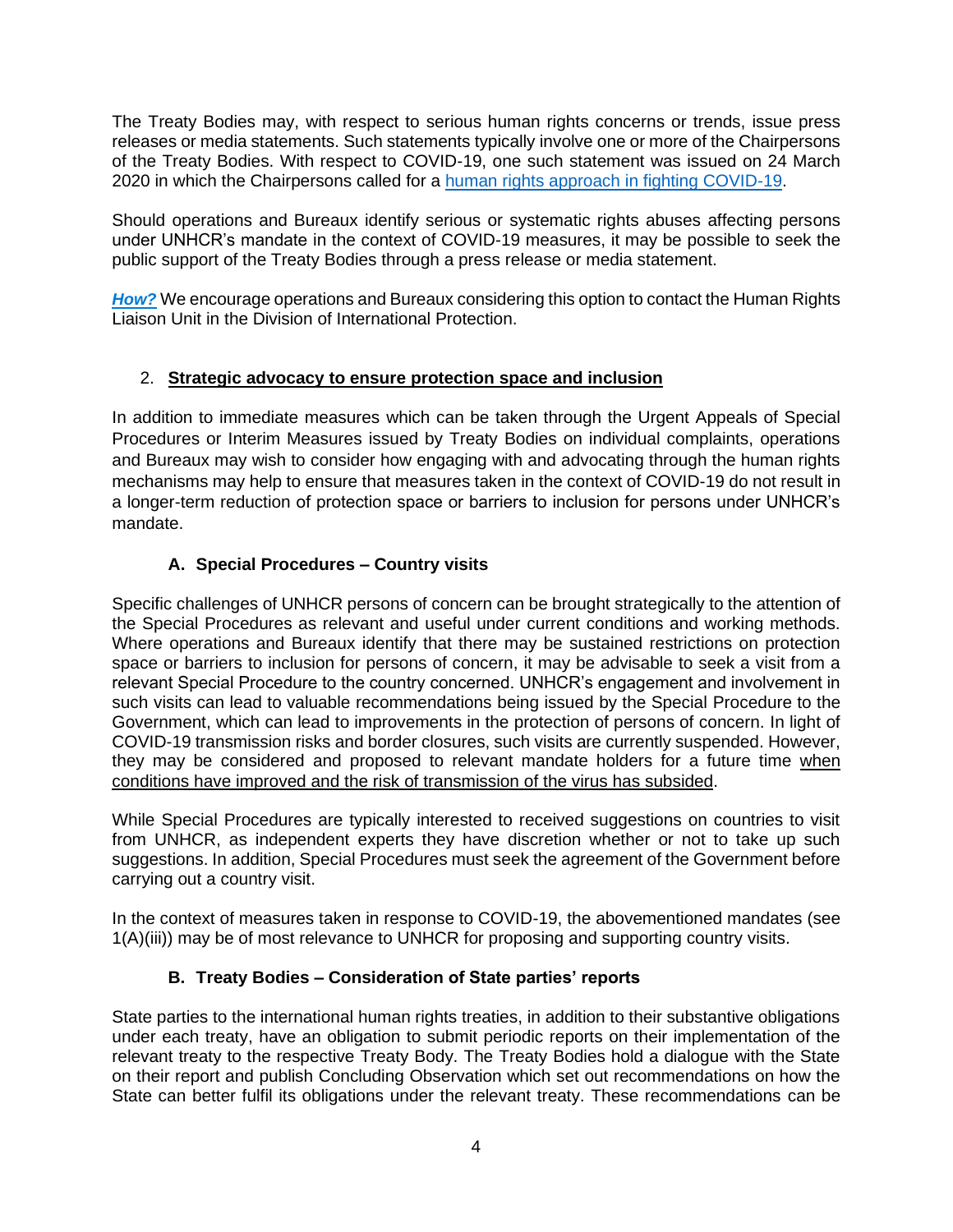useful protection advocacy tools for UNHCR and partners to, *inter alia,* combat restrictions on access to asylum and asylum space or advocate for the inclusion of persons of concern in national systems, in light of measures taken in response to COVID-19.

In this regard, in addition to considering the State party's report, the Treaty Body may also consider information from other stakeholders, including UNHCR.

*How?* UNHCR may submit information confidentially to the Treaty Bodies on States under review and provide confidential briefings on key protection issues. Operations and Bureaux may, as a part of their overall protection strategy in response measures taken in the context of COVID-19, consider whether any upcoming reviews of the concerned state by the Treaty Bodies may be a useful mechanism through which they can engage on these issues.

## **C. Universal Periodic Review (UPR) – State reviews**

The UPR is a State-driven process of the Human Rights Council. Under the UPR process, all 193 UN member states are reviewed every 4.5 years (approximately 42 countries per year). Each State declares the steps they have taken to improve the human rights situations in their country and receive recommendations from other States on how to better fulfil their human rights obligations. UNHCR has the opportunity to contribute public reports to this process, and to advocate confidentially with Permanent Missions, to encourage States to raise recommendations concerning persons under UNHCR's mandate.

Like the consideration of State reports by the Treaty Bodies, the recommendations issued to and support by States in the UPR process can be effective advocacy tools for UNHCR and our partners to advocate for the protection and inclusion of persons of concern and work with relevant States in this regard.

*How?* Operations and Bureaux may also wish to consider upcoming reviews by States in the UPR process as and additional tool in their response to measures taken in the context of COVID-19.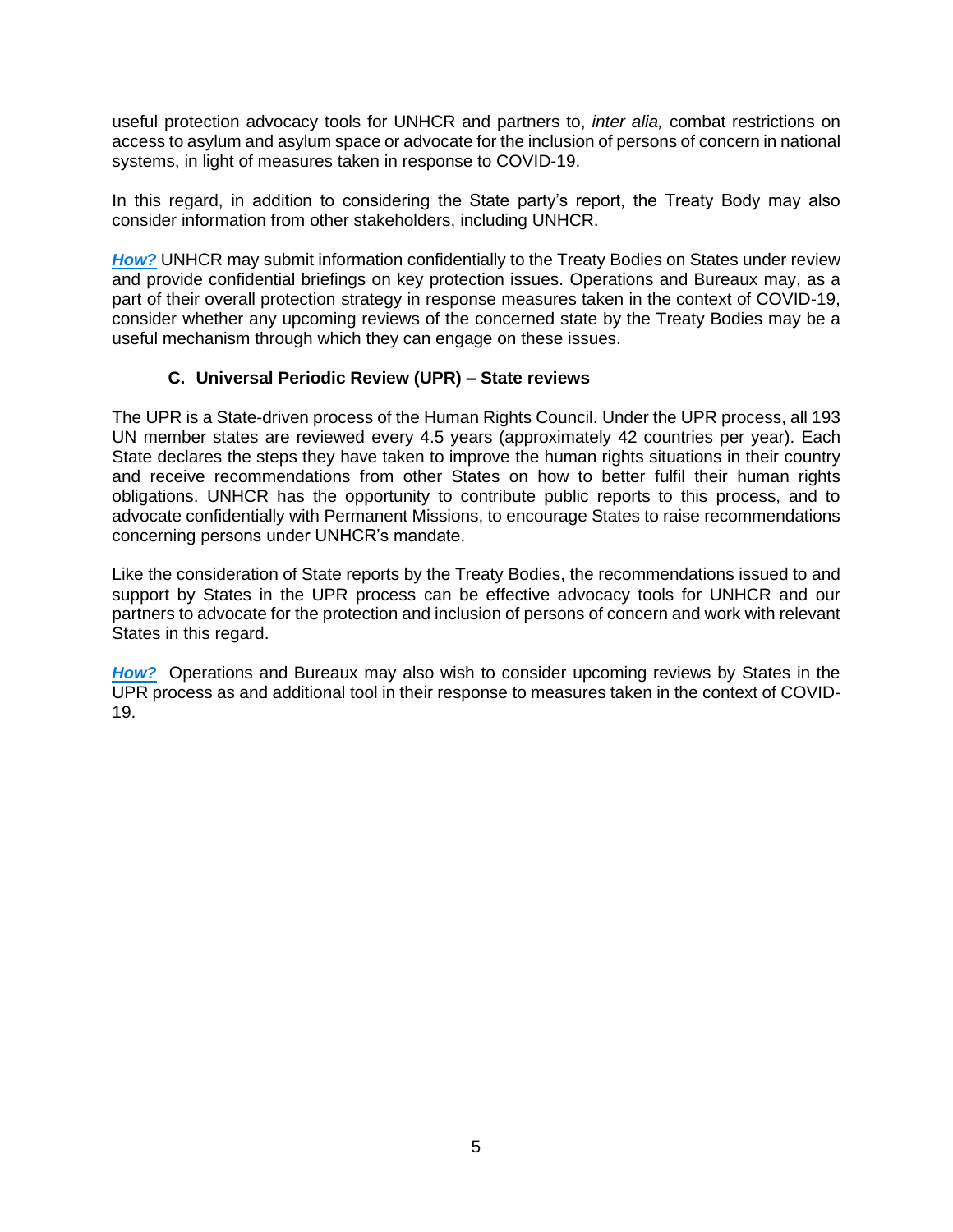# **ANNEX: Additional resources and tools on human rights and COVID-19**

UNHCR resources

- [UNHCR Policy and Guidance in the Context of the COVID-19 Response](https://www.refworld.org/covid19.html) (refworld.org)
- UNHCR internal General guidance on engaging with United Nations human rights complaint procedures (2019) [\(English](https://intranet.unhcr.org/content/dam/unhcr/intranet/protection-operations/human-rights/documents/english/Individual_Complaints_General_Guidance.pdf) / [French\)](https://intranet.unhcr.org/content/dam/unhcr/intranet/protection-operations/human-rights/documents/french/Individual_Complaints_General_Guidance_FRA.pdf).
- UNHCR press releases:
	- o [Beware long-term damage to human rights and refugee rights from the coronavirus](https://www.unhcr.org/news/press/2020/4/5ea035ba4/beware-long-term-damage-human-rights-refugee-rights-coronavirus-pandemic.html)  [pandemic: UNHCR](https://www.unhcr.org/news/press/2020/4/5ea035ba4/beware-long-term-damage-human-rights-refugee-rights-coronavirus-pandemic.html) (22 April 2020)
	- o High Commissioner for Refugees [Statement on the COVID-19 Crisis](https://www.unhcr.org/news/press/2020/3/5e7395f84/statement-filippo-grandi-un-high-commissioner-refugees-covid-19-crisis.html) (19 March 2020)
	- o High Commissioner for Refugees and High Commissioner for Human Rights [Joint editorial](https://www.unhcr.org/news/latest/2020/3/5e69eea54/coronavirus-outbreak-test-systems-values-humanity.html) - The coronavirus outbreak is a test of our systems, values and humanity (12 March 2020)
- UNHCR Regional Bureau for Europe [Practical Recommendations and Good Practice to](https://data2.unhcr.org/en/documents/download/75453#_ga=2.173159075.1835496906.1587992427-1822181095.1574772909)  [Address Protection Concerns in the Context of the COVID-19 Pandemic](https://data2.unhcr.org/en/documents/download/75453#_ga=2.173159075.1835496906.1587992427-1822181095.1574772909)
- UN human rights mechanisms resources
	- UN human rights treaty bodies
		- o Human rights approach in fighting COVID-19 [Joint press release](https://www.ohchr.org/EN/NewsEvents/Pages/DisplayNews.aspx?NewsID=25742&LangID=E) (24 March 2020)
		- o Human Rights Committee Statement on derogations from the Covenant in [connection with the COVID-19 pandemic](https://www.ohchr.org/Documents/HRBodies/ICA.pdf) (30 April 2020)
		- o Committee on Economic, Social and Cultural Rights [Statement on COVID-19](https://undocs.org/E/C.12/2020/1)  [and economic, social and cultural rights](https://undocs.org/E/C.12/2020/1) (17 April 2020)
		- $\circ$  Committee on the Elimination of Discrimination against Women Guidance on [CEDAW and COVID-19](https://www.ohchr.org/Documents/HRBodies/CEDAW/Statements/CEDAW_Guidance_note_COVID-19.docx)
		- $\circ$  Subcommittee on the Prevention of Torture Advice to States parties and national [preventative mechanisms relating to the COVID-19 pandemic](https://undocs.org/CAT/OP/10) (7 April 2020)
		- o Subcommittee on the Prevention of Torture Advice [to the UK National](https://www.ohchr.org/Documents/HRBodies/OPCAT/NPM/2020.03.03-Advice_UK_NPM.pdf)  [Preventative Mechanism regarding compulsory quarantine](https://www.ohchr.org/Documents/HRBodies/OPCAT/NPM/2020.03.03-Advice_UK_NPM.pdf) (February 2020)
	- UN Special Procedures [press releases.](https://www.ohchr.org/EN/HRBodies/SP/Pages/News.aspx)

#### UN general resources

- UN Policy Brief [COVID-19 and Human Rights](https://www.un.org/sites/un2.un.org/files/un_policy_brief_on_human_rights_and_covid_23_april_2020.pdf) (April 2020)
- OHCHR page: [COVID-19 and its human rights dimensions](https://www.ohchr.org/EN/NewsEvents/Pages/COVID-19.aspx)
- WHO Europe [Preparedness, prevention and control of COVID-19 in prisons and other](http://www.euro.who.int/__data/assets/pdf_file/0019/434026/Preparedness-prevention-and-control-of-COVID-19-in-prisons.pdf?ua=1)
- [places of detention](http://www.euro.who.int/__data/assets/pdf_file/0019/434026/Preparedness-prevention-and-control-of-COVID-19-in-prisons.pdf?ua=1) (15 March 2020)
- UN Network on Migration [joint press release on non-discrimination in response](https://www.ohchr.org/EN/NewsEvents/Pages/DisplayNews.aspx?NewsID=25730&LangID=E) (30 March 2020)
- UN Network on Migration, *[COVID-19 & Immigration Detention: What Can Governments](https://www.refworld.org/docid/5eac26514.html)  [and Other Stakeholders Do?,](https://www.refworld.org/docid/5eac26514.html)* April 2020
- UN Network on Racial Discrimination and Minorities [joint press release on racial](https://www.ohchr.org/Documents/Issues/Minorities/UN_Network_Racial_Discrimination_Minorities_COVID.pdf)  [discrimination and the protection of minorities in the COVID-19 pandemic](https://www.ohchr.org/Documents/Issues/Minorities/UN_Network_Racial_Discrimination_Minorities_COVID.pdf) (29 April 2020)
- Inter-Agency Standing Committee [COVID-19 Outbreak Readiness and Response](https://interagencystandingcommittee.org/covid-19-outbreak-readiness-and-response) Page
- Global Protection Cluster [Protection and COVID-19](https://www.globalprotectioncluster.org/covid-19/)

## Government, intergovernmental and NGO resources

• Colombia University, Cornell Law School, Zolberg Institute – [Human mobility and human](https://media-exp1.licdn.com/dms/document/C4E1FAQHIepCKzUxnBw/feedshare-document-pdf-analyzed/0?e=1588323600&v=beta&t=wFh3HCScrEzdAEbwc6LA-_AnhILEq4lwYTI0DC3bZkk)  [rights in the COVID-19 pandemic: Principles of protection for migrants, refugees, and](https://media-exp1.licdn.com/dms/document/C4E1FAQHIepCKzUxnBw/feedshare-document-pdf-analyzed/0?e=1588323600&v=beta&t=wFh3HCScrEzdAEbwc6LA-_AnhILEq4lwYTI0DC3bZkk)  [other displaced persons.](https://media-exp1.licdn.com/dms/document/C4E1FAQHIepCKzUxnBw/feedshare-document-pdf-analyzed/0?e=1588323600&v=beta&t=wFh3HCScrEzdAEbwc6LA-_AnhILEq4lwYTI0DC3bZkk)